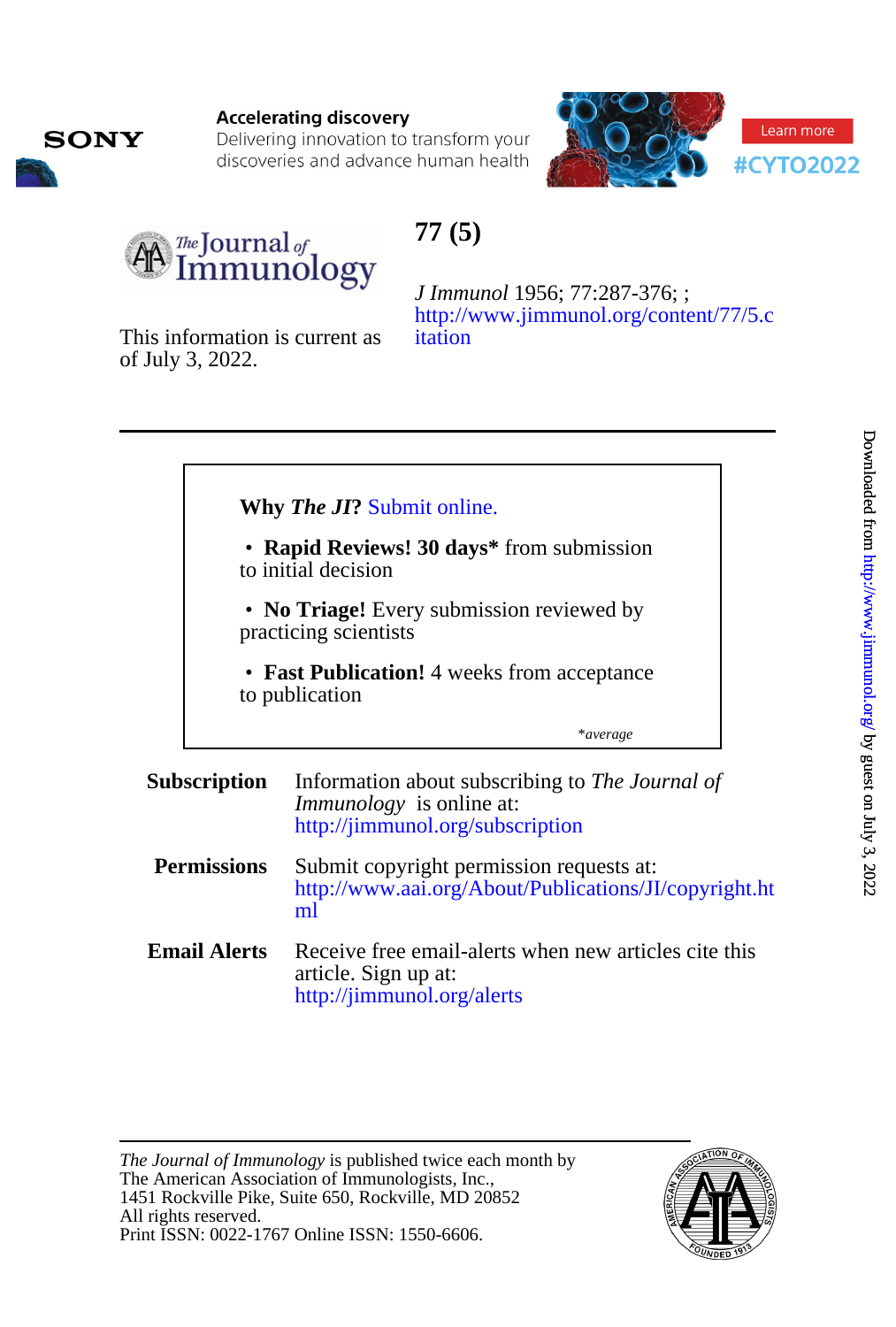#### **CONTENTS**

### **N~MEE~ 1, JULY** 1956

| Effects of Trypsin and Certain Surface-Active Agents on Meningo-Pneumonitis Virus and on Nor-<br>mal Chorio-Allantoic Membrane Particulates. T. Timothy Crocker | $\blacksquare$ |
|-----------------------------------------------------------------------------------------------------------------------------------------------------------------|----------------|
| Growth of Histoplasma capsulatum in Normal, Superinfected and Immunized Mice. Donald A.                                                                         |                |
|                                                                                                                                                                 | 15             |
| Immunologic Studies on Persons Residing in a Plague Endemic Area. Francis E. Payne, Joseph                                                                      |                |
|                                                                                                                                                                 | 24             |
| The Tuberculin Reaction, VI. Studies on the Effect of Tuberculin on Tissue Cultures of the Corneas                                                              |                |
| of Tuberculin-Sensitive Guinea Pigs. Karl J. May and Russell S. Weiser                                                                                          | -34            |
| Determination of Neutralizing Antibodies against Mumps Virus in HeLa Cell Cultures. Friedrich                                                                   |                |
|                                                                                                                                                                 | 40             |
| Suppressive Activity of Xerosin on Allergic and Other Inflammatory Reactions of the Skin in                                                                     |                |
|                                                                                                                                                                 |                |
| A Quantitative Study of a Technique of Double Diffusion in Agar. John R. Preer, Jr 52                                                                           |                |
| The Behavior in the Coombs Test of Anti-A and Anti-B Produced by Immunization with Various                                                                      |                |
| Blood Group A and B Substances and by Heterospecific Pregnancy. Frederic C. McDuffie and                                                                        |                |
|                                                                                                                                                                 |                |
| The Toxic Action of Preparations Containing the Oxygen-Labile Hemolysin of Streptococcus pyo-                                                                   |                |
| genes. V. Mechanism of Refractoriness to the Lethal Effect of the Toxin. Robert Rowen and                                                                       |                |
|                                                                                                                                                                 |                |

### **NUMBER 2, AUGUST** 1956

| Changes in Activity of Newcastle Disease Virus after Adaption to Ehrlich Ascites Tissue Culture.        |  |
|---------------------------------------------------------------------------------------------------------|--|
|                                                                                                         |  |
| The Relationship between the Dose of Taiwan Cobra (Naja atra) and Taiwan Habu (Trimeresurus             |  |
|                                                                                                         |  |
| Precipitin Production in Chickens. XIII. A Quantitative Study of the Effect of Simultaneous Injec-      |  |
|                                                                                                         |  |
| Use of Fallopian Tube as Source of Tissue in the Cultivation of Poliomyelitis Virus. Enriqueta          |  |
|                                                                                                         |  |
|                                                                                                         |  |
| A Study of Antigenic Relationships between Trichinella spiralis and Salmonella typhi. Lawrence          |  |
|                                                                                                         |  |
| Effects of Heat on the Sensitizing and Shocking Properties of Hemophilus pertussis. Leon S. Kind. . 115 |  |
| Immunological Cross Reactions Studies by the Ouchterlony Gel Diffusion Technique. Theory and            |  |
|                                                                                                         |  |
| Immunization of Humans with a Chick Embryo Adapted Strain of MEF1 Poliomyelitis Virus. M.               |  |
| Roca-Garcia, H. Koprowski, G. A. Jervis, T. W. Norton, T. L. Nelson and H. R. Cox 123                   |  |

## **NUMBER 3, SEPTEMBER** 1956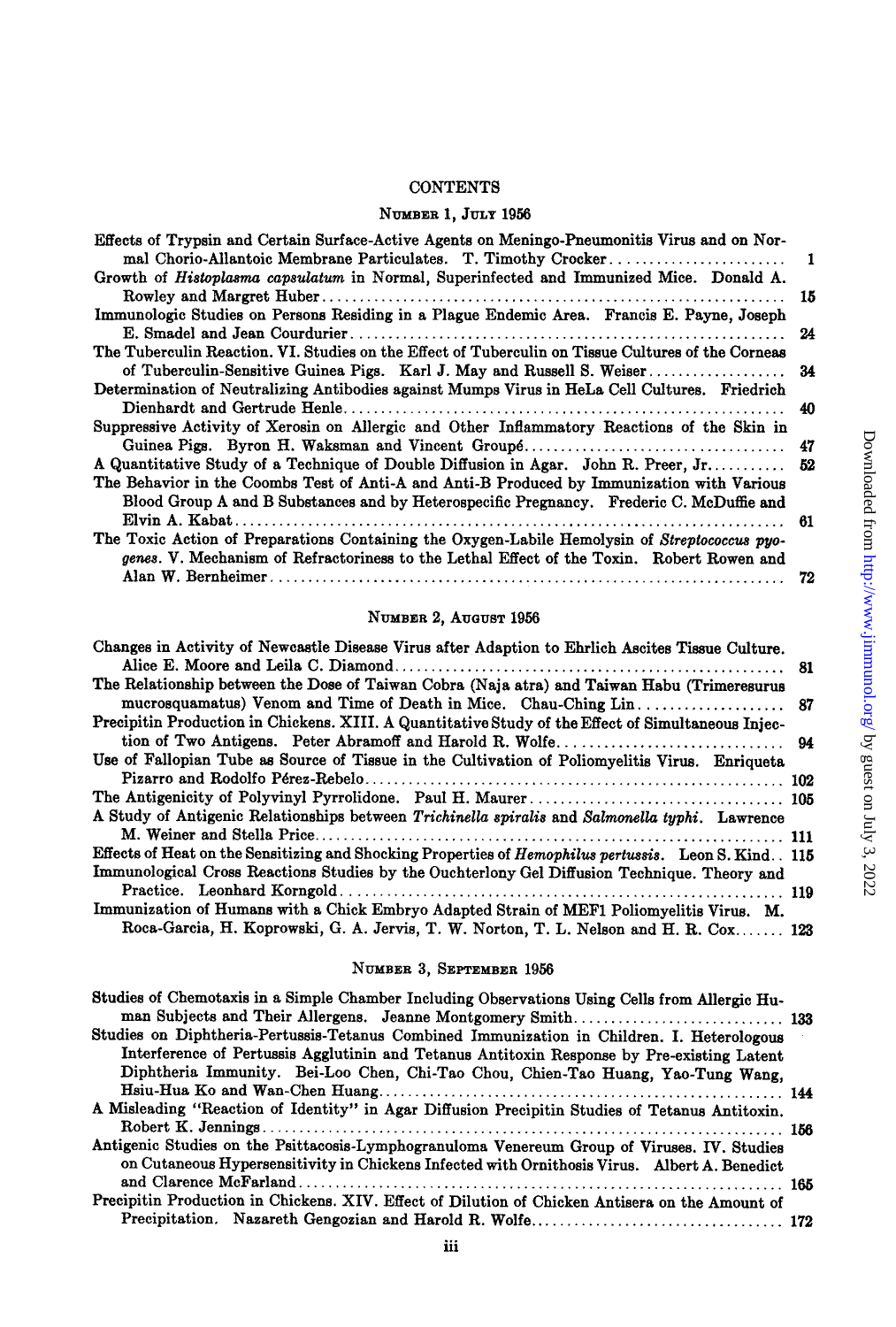## iv CONTENTS [voL. 77

| Behavior of the Rheumatoid Arthritis Agglutinating Factor with Immune Precipitates. John H.   |
|-----------------------------------------------------------------------------------------------|
|                                                                                               |
|                                                                                               |
| A Comparative Study of Methods Used for Analysis of Specific Precipitates in Quantitative Im- |
|                                                                                               |
| A Study of the Cellular Distribution of Forssman Antigen in Various Species. Nobuo Tanaka and |
|                                                                                               |
|                                                                                               |

## **NUMBER 4, OCTOBER 1956**

| Poliomyelitis Virus in the Central Nervous Systems of Mice During Prolonged Incubation Peri-   |  |
|------------------------------------------------------------------------------------------------|--|
| A Comparative Study of Type 2 Poliomyelitis Viruses. II. Antigenic Differences Relating to 18  |  |
| Type 2 Strains. Herbert A. Wenner, Paul Kamitsuka and Margaret Lenahan 220                     |  |
|                                                                                                |  |
| Experiments on Adsorption in vitro of Type II Poliomyelitis Virus on Red Cells. Gonzalo Bau-   |  |
|                                                                                                |  |
| Agglutinin Production in Normal, Sublethally Irradiated, and Lethally Irradiated Mice Treated  |  |
| with Mouse Bone Marrow. Takashi Makinodan, Nazareth Gengozian and Charles C. Congdon. 250      |  |
| Studies of the Immunochemistry of Leptospires. Nathaniel Rothstein and C. W. Hiatt 257         |  |
| The Effect of Whole Body X-Irradiation of Mice on Immunity to Tetanus Toxoid. II. The Delayed  |  |
| Immune Response to Injections of Tetanus Toxoid. Myron S. Silverman and Paul H. Chin 266       |  |
| Characteristics of the New Respiratory Viruses (Adenoviruses). I. Qualitative and Quantitative |  |
|                                                                                                |  |
| The Detection of Antibodies in Hayfever Sera by Means of Hemagglutination. Richard J. Fein-    |  |
|                                                                                                |  |
|                                                                                                |  |

### **NUMBER 5, NOVEMBER 1956**

| Purification of Kidney Components Capable of Neutralizing Kidney Localizing Anti-Rat Kidney      |  |
|--------------------------------------------------------------------------------------------------|--|
| Antibodies. Yasuo Yagi, Leonhard Korngold and David Pressman 287                                 |  |
| A Capillary-Tube Test for Antibody against Coxiella burnettii in Human, Guinea Pig, and Sheep    |  |
|                                                                                                  |  |
| Selection of Hemophilus pertussis Strains for Vaccine Production in the Mouse Protection Test in |  |
| a Balanced Design. Critical Appreciation of the Method. H. H. Cohen and G. J. Leppink 299        |  |
| The Presence of Forssman Antigen in Inbred Mice. Kurt Stern and Israel Davidsohn 305             |  |
| Neutralizing Antibodies to Arthropod-Borne Viruses in Human Beings and Animals in the Union of   |  |
| South Africa. R. H. Kokernot, K. C. Smithburn and M. P. Weinbren 313                             |  |
| Cross-Reactions in the Ouchterlony Plate: Analysis of Native and Halogenated Bovine Serum Al-    |  |
|                                                                                                  |  |
| Vaccination against Smallpox. I. Lyophilized Vaccinia Virus from Infected Chorio-Allantoic Mem-  |  |
| branes. Elizabeth B. Jackson, Anita C. Ley, Leonard N. Binn and Joseph E. Smadel 332             |  |
| Vaccination against Smallpox. II. Jet Injection of Chorio-Allantoic Membrane Vaccine. Bennett    |  |
|                                                                                                  |  |
| Clinical and Serologic Response of Man to Immunization with Attenuated Dengue and Yellow Fever   |  |
| Viruses. R. Walter Schlesinger, Irving Gordon, Jack W. Frankel, Joseph W. Winter, Paul           |  |
|                                                                                                  |  |
| Studies of Anti-Horse Crystalbumin Sera. II. The Inhibitory Effect of Excess Antigen in Heter-   |  |
| ologous Optimal Proportions Titrations. G. R. E. Naylor and M. E. Adair 365                      |  |
| The J Substance of Cattle. III. Seasonal Variation of the Naturally Occurring Isoantibodies for  |  |
|                                                                                                  |  |

#### **NUMBER 6, DECEMBER 1956**

| Heterogeneity in Extent of the Combining Regions of Human Antidextran. Elvin A. Kabat 377  |  |
|--------------------------------------------------------------------------------------------|--|
| Studies on Newcastle Disease Virus (Miyadera Strain). Masao Tokuda 386                     |  |
| Electrophoretic and Ultracentrifugal Studies of Rabbit Hemolysins. Peter Stelos 396        |  |
|                                                                                            |  |
| The Effect of Cobalt-60 Gamma Radiation on Tetanus Antitoxin Formation in Mice. William M. |  |
|                                                                                            |  |